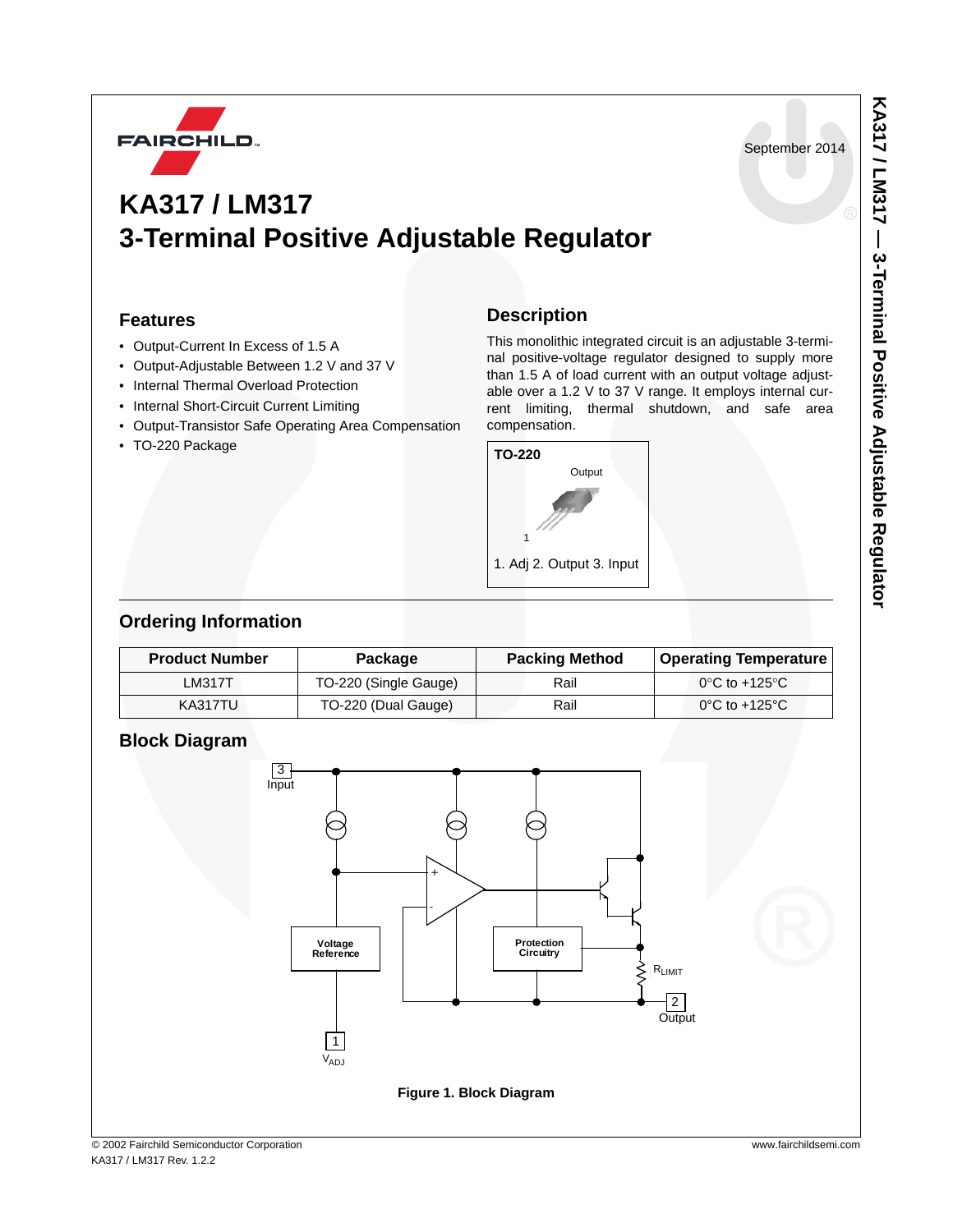# KA317 / LM317 - 3-Terminal Positive Adjustable Regulator **KA317 / LM317 — 3-Terminal Positive Adjustable Regulator**

# **Absolute Maximum Ratings**

Stresses exceeding the absolute maximum ratings may damage the device. The device may not function or be operable above the recommended operating conditions and stressing the parts to these levels is not recommended. In addition, extended exposure to stresses above the recommended operating conditions may affect device reliability. The absolute maximum ratings are stress ratings only. Values are at  $T_A = 25^{\circ}C$  unless otherwise noted.

| Symbol                  | <b>Parameter</b>                            | Value           | Unit               |
|-------------------------|---------------------------------------------|-----------------|--------------------|
| $V_1 - V_{\Omega}$      | Input-Output Voltage Differential           | 40              |                    |
| T <sub>LEAD</sub>       | Lead Temperature                            | 230             | °C                 |
|                         | <b>Operating Junction Temperature Range</b> | 0 to $+125$     | °C                 |
| $r_{\tt STG}$           | Storage Temperature Range                   | $-65$ to $+125$ | °C                 |
| $\Delta V_O / \Delta T$ | Temperature Coefficient of Output Voltage   | ±0.02           | %/ $\rm ^{\circ}C$ |

# **Thermal Characteristics**

Values are at  $T_A = 25^{\circ}$ C unless otherwise noted.

| <b>Symbol</b>  | <b>Parameter</b>                        | Value                     | <b>Units</b>  |
|----------------|-----------------------------------------|---------------------------|---------------|
| $P_D$          | Power Dissipation                       | <b>Internally Limited</b> | W             |
| $R_{\theta$ JA | Thermal Resistance, Junction to Ambient | 80                        | $\degree$ C/W |
| $R_{\theta$ JC | Thermal Resistance, Junction to Case    |                           | $\degree$ C/W |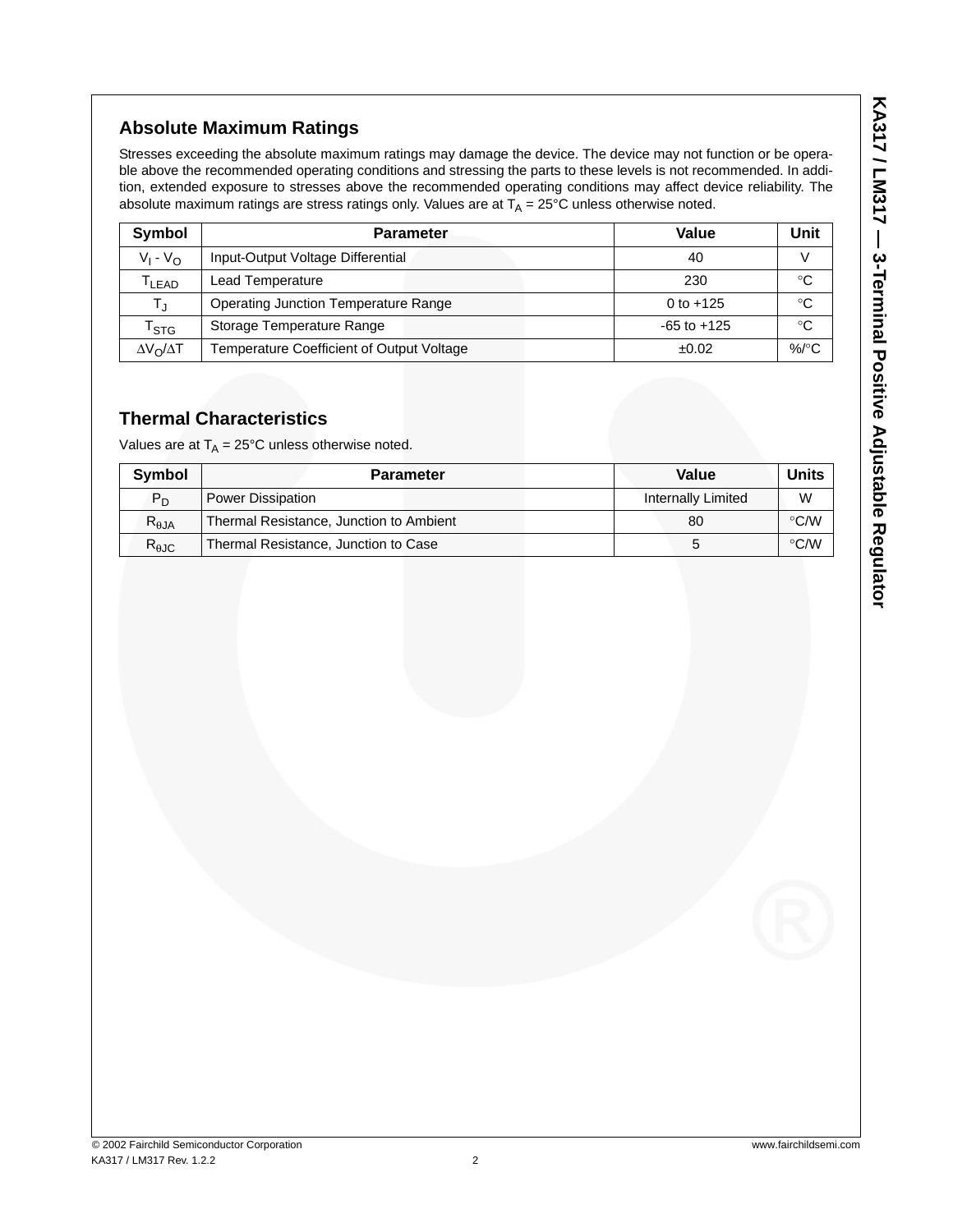# **Electrical Characteristics**

V<sub>I</sub>-V<sub>O</sub> = 5 V, I<sub>O</sub> = 0.5 A, 0°C ≤ Tյ ≤ +125°C, I<sub>MAX</sub> = 1.5 A, P<sub>DMAX</sub> = 20 W, unless otherwise specified.

| <b>Symbol</b>          | <b>Parameter</b>                               | <b>Conditions</b>                                                                             |                                              | Min.                                         | Typ.  | Max.  | Unit     |  |
|------------------------|------------------------------------------------|-----------------------------------------------------------------------------------------------|----------------------------------------------|----------------------------------------------|-------|-------|----------|--|
|                        | Line Regulation $(1)$                          | $T_A = +25$ °C, 3 V $\leq$ V <sub>1</sub> - V <sub>O</sub> $\leq$ 40 V                        |                                              |                                              | 0.01  | 0.04  | %/V      |  |
| $R_{LINE}$             |                                                | $3 V \le V_1 - V_0 \le 40 V$                                                                  |                                              |                                              | 0.02  | 0.07  |          |  |
|                        | Load Regulation <sup>(1)</sup>                 | $T_A = +25$ °C,                                                                               | $V_O < 5 V$                                  |                                              | 18    | 25    | mV       |  |
|                        |                                                | $10mA \leq I_{O} \leq I_{MAX}$                                                                | $V_0 \geq 5$ V                               |                                              | 0.4   | 0.5   | $%N_{O}$ |  |
| $R_{LOAD}$             |                                                |                                                                                               | $V_O < 5 V$                                  |                                              | 40    | 70    | mV       |  |
|                        |                                                | 10 mA $\leq$ $I_{O} \leq$ $I_{MAX}$                                                           | $V_{\Omega} \geq 5$ V                        |                                              | 0.8   | 1.5   | $%N_{O}$ |  |
| $I_{ADJ}$              | Adjustable Pin Current                         |                                                                                               |                                              |                                              | 46    | 100   | μA       |  |
| $\Delta I_{ADJ}$       | Adjustable Pin Current<br>Change               | $3 V \le V_1 - V_0 \le 40 V$ ,<br>10 mA $\leq I_{O} \leq I_{MAX}$ , $P_{D} \leq P_{MAX}$      |                                              |                                              | 2.0   | 5.0   | μA       |  |
| <b>V<sub>REF</sub></b> | Reference Voltage                              | $3 V \le V_{IN} - V_{O} \le 40 V$ ,<br>10 mA $\leq I_{O} \leq I_{MAX}$ , $P_{D} \leq P_{MAX}$ |                                              | 1.20                                         | 1.25  | 1.30  | V        |  |
| $ST_T$                 | <b>Temperature Stability</b>                   |                                                                                               |                                              |                                              | 0.7   |       | $%N_{O}$ |  |
| $I_{L(MIN)}$           | Minimum Load Current<br>to Maintain Regulation | $V_1 - V_{\Omega} = 40 V$                                                                     |                                              |                                              | 3.5   | 12.0  | mA       |  |
|                        |                                                | Maximum Output                                                                                |                                              | $V_1 - V_0 \le 15 V$ ,<br>$P_D \leq P_{MAX}$ | 1.5   | 2.2   |          |  |
| $I_{O(MAX)}$           | Current                                        | $T_A = 25^{\circ}C$                                                                           | $V_1 - V_0 \le 40 V$ ,<br>$P_D \leq P_{MAX}$ |                                              | 0.3   |       | A        |  |
| $e_N$                  | RMS Noise,% of V <sub>OUT</sub>                | $T_A = +25$ °C, 10 Hz $\le$ f $\le$ 10 kHz                                                    |                                              |                                              | 0.003 | 0.010 | $%N_{O}$ |  |
|                        | Ripple Rejection <sup>(2)</sup>                | $V_{\Omega}$ = 10 V,                                                                          | without $C_{AD,I}$                           |                                              | 60    |       |          |  |
| <b>RR</b>              |                                                | $f = 120$ Hz<br>$C_{AD,I}$ = 10 µF                                                            |                                              | 66                                           | 75    |       | dB       |  |
| <b>ST</b>              | Long-Term Stability,<br>$T_J = T_{HIGH}$       | $T_A$ = +25°C for End Point<br>Measurements, 1000 HR                                          |                                              |                                              | 0.3   | 1.0   | $\%$     |  |

## **Notes:**

1. Load and line regulation are specified at constant junction temperature. Change in  $V_D$  due to heating effects must be taken into account separately. Pulse testing with low duty is used ( $P_{MAX} = 20 W$ ).

2.  $C_{ADJ}$ , when used, is connected between the adjustment pin and ground.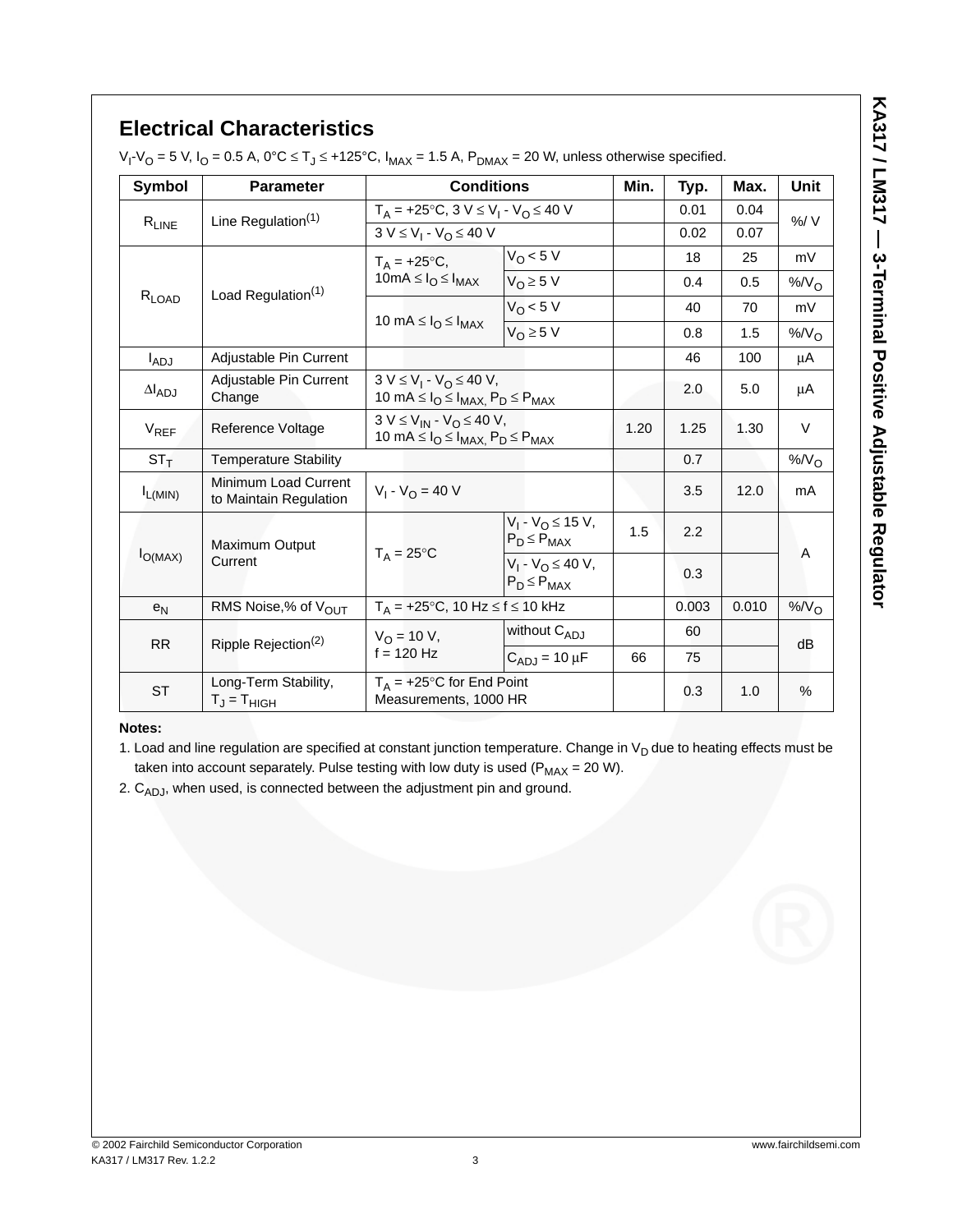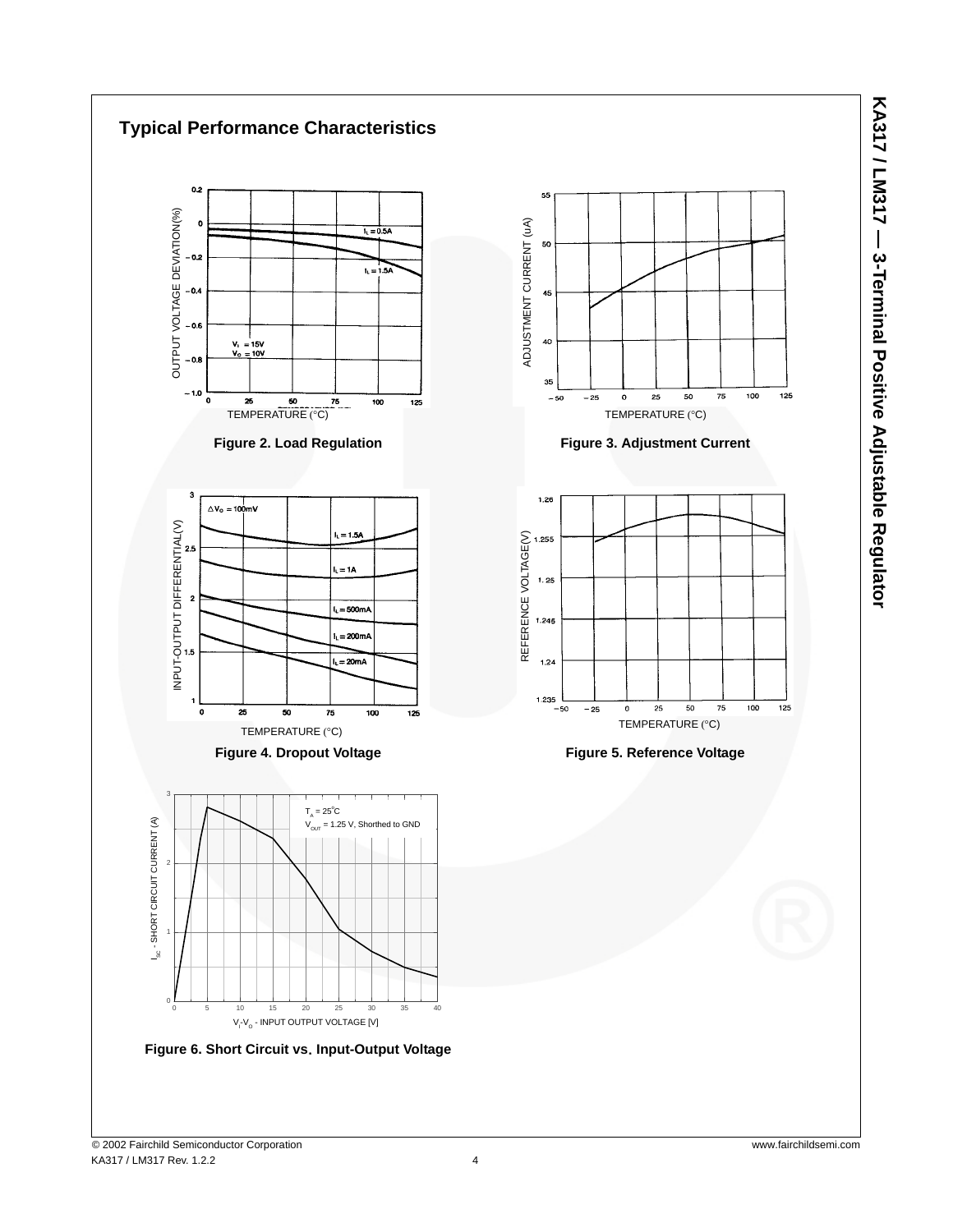# **Typical Application**(3)



 $V_{\rm O}$  = 1.25 V (1 + R<sub>2</sub> / R<sub>1</sub>) + I<sub>ADJ</sub>R<sub>2</sub>

## **Figure 7. Typical Application**

## **Note:**

3.  $C_1$  is required when the regulator is located an appreciable distance from power supply filter.  $C_O$  is not needed for stability; however, it does improve transient response. Since  $I_{ADJ}$  is controlled to less than 100  $\mu$ A, the error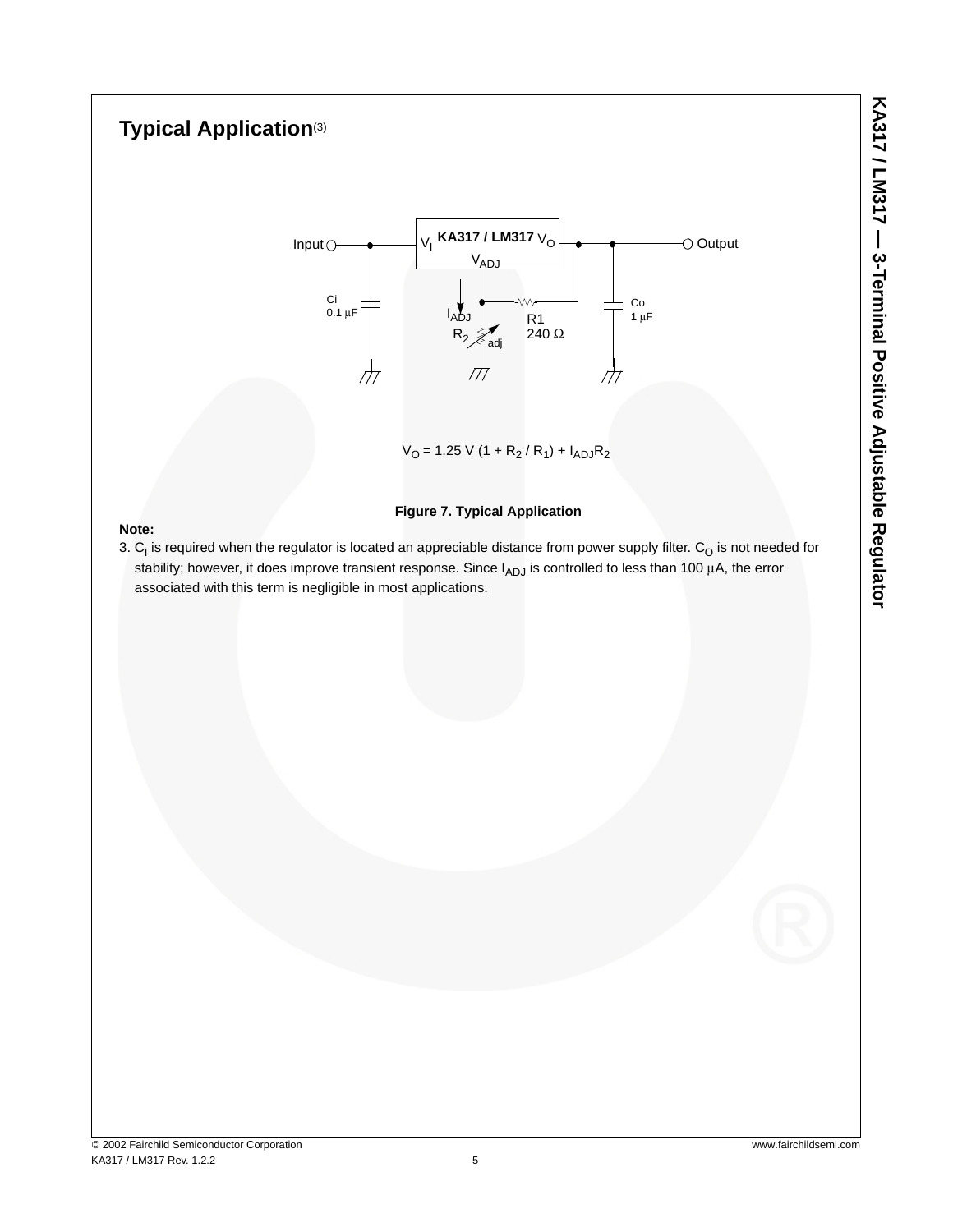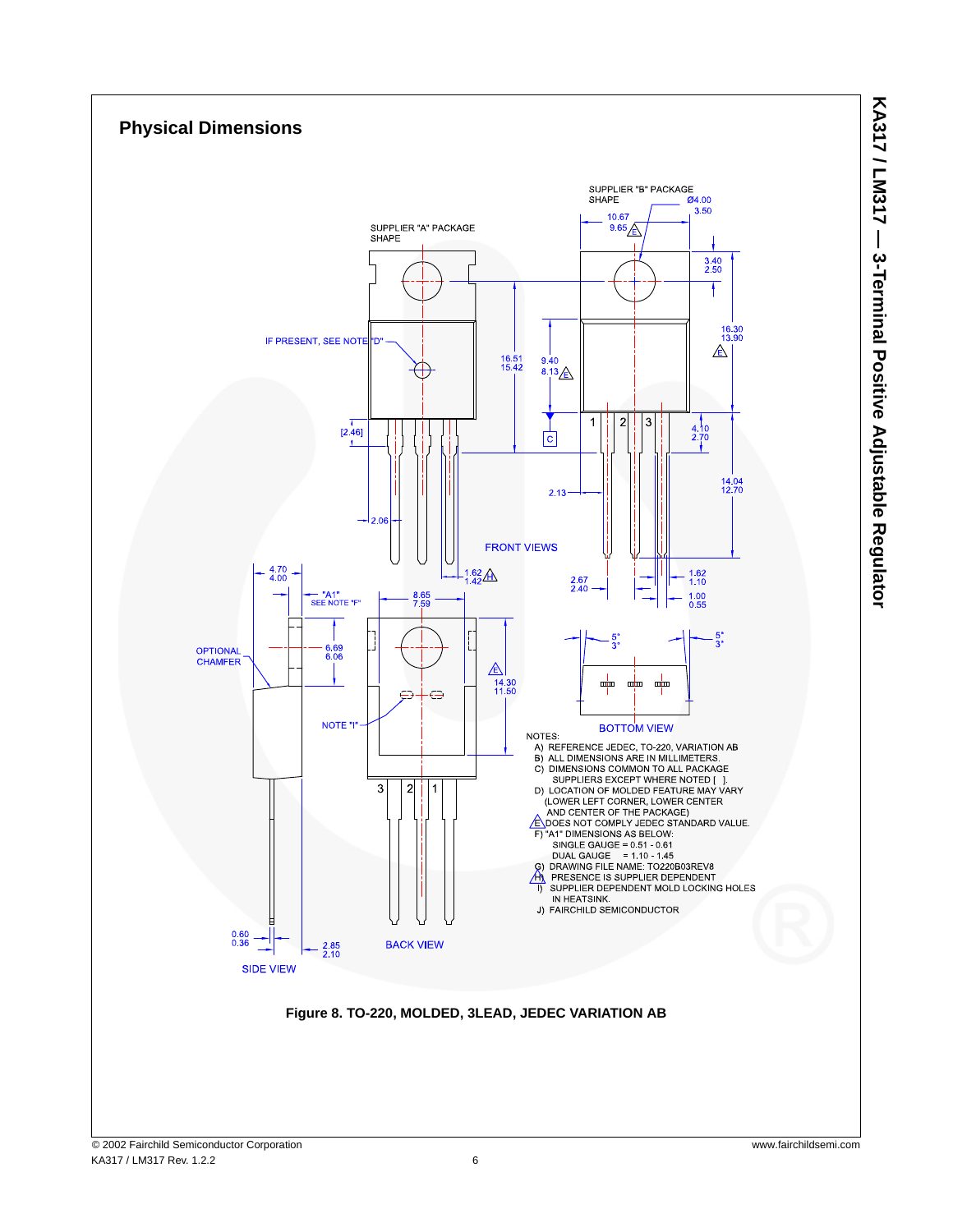#### **FAIRCHILD. TRADEMARKS**  The following includes registered and unregistered trademarks and service marks, owned by Fairchild Semiconductor and/or its global subsidiaries, and is not intended to be an exhaustive list of all such trademarks. **F-PFS™ SYSTEM** AccuPower™  $\left(1\right)_{\circ}$ FRFET® Awinda® Global Power Resource<sup>SM</sup>  $AX\text{-}\mathsf{CAP}^{\circledast_\star}$ PowerTrench® TinyBoost® BitSiC™ GreenBridge™ TinyBuck<sup>®</sup> PowerXS™ **Build it Now™** Green FPS™ Programmable Active Droop™ TinyCalc<sup>™</sup> CorePLUS™ TinyLogic® Green FPS<sup>™</sup> e-Series™  $OFET<sup>®</sup>$ CorePOWER™ Gmax<sup>™</sup> **TINYOPTO™** QS™ *CROSSVOLT*¥ TinyPower™ GTO™ Quiet Series™ CTL™ TinyPWM™ IntelliMAX™ RapidConfigure<sup>™</sup> TinyWire™ Current Transfer Logic<sup>™</sup> **ISOPI ANAR™** ¥ Making Small Speakers Sound Louder TranSiC™ DEUXPEED® Saving our world, 1mW/W/kW at a time™ Dual Cool™ TriFault Detect<sup>™</sup> and Better™ SignalWise<sup>™</sup> EcoSPARK® MegaBuck™ TRUECURRENT® \* SmartMax<sup>™</sup> EfficientMax<sup>™</sup> MICROCOUPLER™ μSerDes™ **SMART START™** ESBC™ MicroFFT™  $\boldsymbol{f}^*$ Solutions for Your Success™ MicroPak™ SPM® MicroPak2<sup>™</sup>  $I H C<sup>®</sup>$ Fairchild® STEALTH™ MillerDrive™ Ultra FRFET<sup>™</sup> Fairchild Semiconductor<sup>®</sup> SuperFET® MotionMax<sup>™</sup> UniFET<sup>™</sup> FACT Quiet Series™ SuperSOT<sup>™-3</sup> MotionGrid® VCX™ FACT<sup>®</sup><br>FAST<sup>®</sup> SuperSOT<sup>™-6</sup> MTi® VisualMax<sup>™</sup> SuperSOT<sup>™-8</sup> MTx<sup>®</sup> VoltagePlus™ FastvCore™ SupreMOS<sup>®</sup> MVN® XS™ FETBench™ SyncFET<sup>™</sup> mWSaver® Xsens™ **FPS<sub>™</sub>** Sync-Lock™

\* Trademarks of System General Corporation, used under license by Fairchild Semiconductor.

OptoHiT™

### **DISCLAIMER**

FAIRCHILD SEMICONDUCTOR RESERVES THE RIGHT TO MAKE CHANGES WITHOUT FURTHER NOTICE TO ANY PRODUCTS HEREIN TO IMPROVE RELIABILITY, FUNCTION, OR DESIGN. TO OBTAIN THE LATEST, MOST UP-TO-DATE DATASHEET AND PRODUCT INFORMATION, VISIT OUR WEBSITE<br>AT HTTP://WWW.FAIRCHILDSEMI.COM. FAIRCHILD DOES NOT ASSUME ANY LIABILITY ARISING OUT OF THE APPI WW.FAIRCHILDSEMI.COM. FAIRCHILD DOES NOT ASSUME ANY LIABILITY ARISING OUT OF THE APPLICATION OR USE OF ANY PRODUCT OR CIRCUIT DESCRIBED HEREIN; NEITHER DOES IT CONVEY ANY LICENSE UNDER ITS PATENT RIGHTS, NOR THE RIGHTS OF OTHERS. THESE SPECIFICATIONS DO NOT EXPAND THE TERMS OF FAIRCHILD'S WORLDWIDE TERMS AND CONDITIONS, SPECIFICALLY THE WARRANTY THEREIN, WHICH COVERS THESE PRODUCTS.

#### **LIFE SUPPORT POLICY**

FAIRCHILD'S PRODUCTS ARE NOT AUTHORIZED FOR USE AS CRITICAL COMPONENTS IN LIFE SUPPORT DEVICES OR SYSTEMS WITHOUT THE EXPRESS WRITTEN APPROVAL OF FAIRCHILD SEMICONDUCTOR CORPORATION.

As used herein:

- 1. Life support devices or systems are devices or systems which, (a) are intended for surgical implant into the body or (b) support or sustain life, and (c) whose failure to perform when properly used in accordance with instructions for use provided in the labeling, can be reasonably expected to result in a significant injury of the user.
- 2. A critical component in any component of a life support, device, or system whose failure to perform can be reasonably expected to cause the failure of the life support device or system, or to affect its safety or effectiveness.

❺™

## **ANTI-COUNTERFEITING POLICY**

Fairchild Semiconductor Corporation's Anti-Counterfeiting Policy. Fairchild's Anti-Counterfeiting Policy is also stated on our external website, www.fairchildsemi.com, under Sales Support.

Counterfeiting of semiconductor parts is a growing problem in the industry. All manufacturers of semiconductor products are experiencing counterfeiting of their parts. Customers who inadvertently purchase counterfeit parts experience many problems such as loss of brand reputation, substandard performance, failed applications, and increased cost of production and manufacturing delays. Fairchild is taking strong measures to protect ourselves and our customers from the proliferation of counterfeit parts. Fairchild strongly encourages customers to purchase Fairchild parts either directly from Fairchild or from Authorized Fairchild Distributors who are listed by country on our web page cited above. Products customers buy either from Fairchild directly or from Authorized Fairchild Distributors are genuine parts, have full traceability, meet Fairchild's quality standards for handling and storage and provide access to Fairchild's full range of up-to-date technical and product information. Fairchild and our Authorized Distributors will stand behind all warranties and will appropriately address any warranty issues that may arise. Fairchild will not provide any warranty coverage or other assistance for parts bought from Unauthorized Sources. Fairchild is committed to combat this global problem and encourage our customers to do their part in stopping this practice by buying direct or from authorized distributors.

## **PRODUCT STATUS DEFINITIONS**

| <b>Datasheet Identification</b> | <b>Product Status</b>   | <b>Definition</b>                                                                                                                                                                                      |
|---------------------------------|-------------------------|--------------------------------------------------------------------------------------------------------------------------------------------------------------------------------------------------------|
| Advance Information             | Formative / In Design   | Datasheet contains the design specifications for product development. Specifications may change<br>in any manner without notice.                                                                       |
| Preliminary                     | <b>First Production</b> | Datasheet contains preliminary data; supplementary data will be published at a later date. Fairchild<br>Semiconductor reserves the right to make changes at any time without notice to improve design. |
| No Identification Needed        | <b>Full Production</b>  | Datasheet contains final specifications. Fairchild Semiconductor reserves the right to make<br>changes at any time without notice to improve the design.                                               |
| Obsolete                        | Not In Production       | Datasheet contains specifications on a product that is discontinued by Fairchild Semiconductor.<br>The datasheet is for reference information only.                                                    |

Rev. I71